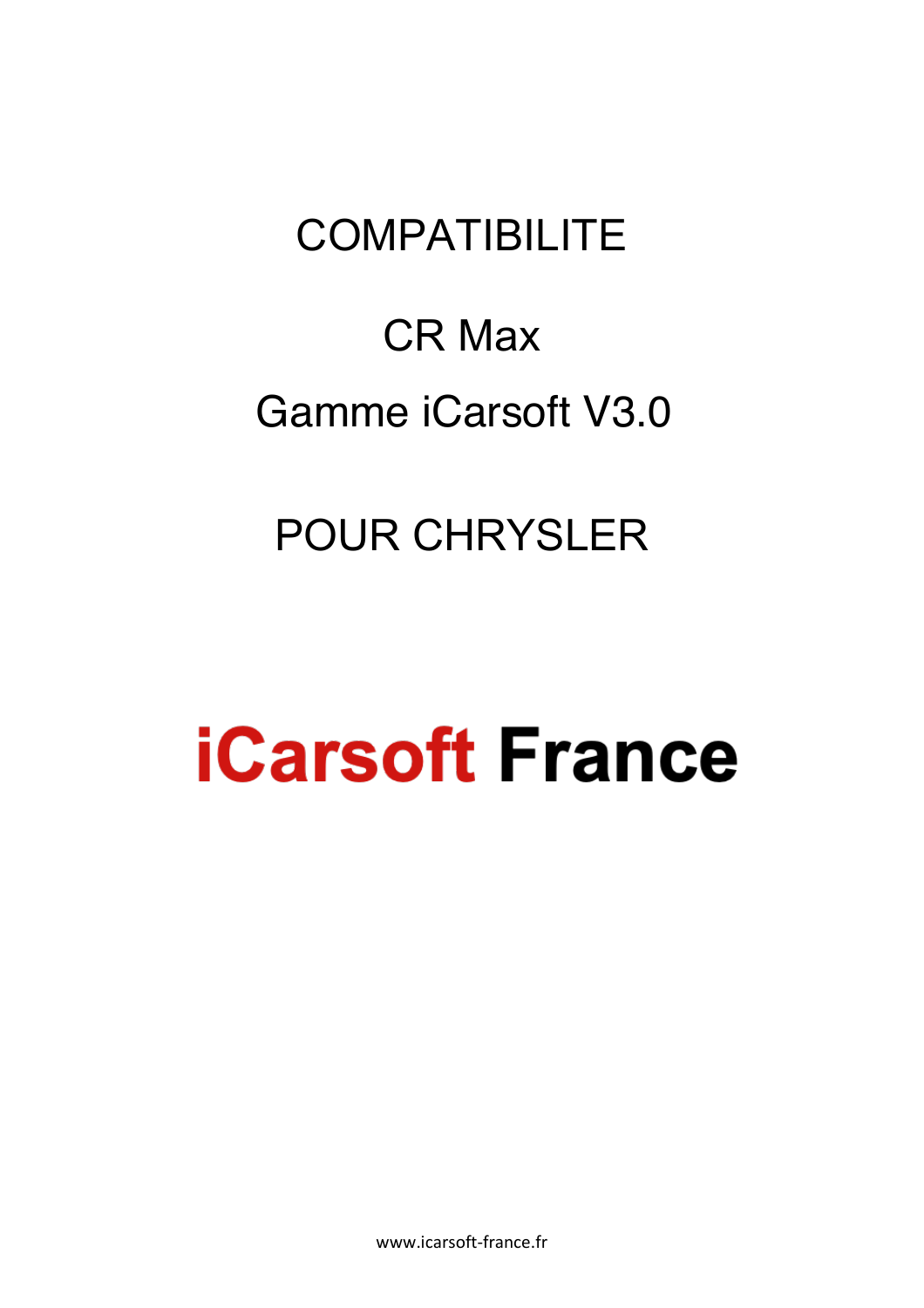● : Compatible

#### **Example 19 State is support in the function in the compati** ※ : Peut être compatible en fonction de l'état du véhicule

 $\sim$  This function may be supported may be supported. Which depends on the vehicle  $\sim$  the vehicle. ○ : N'est pas compatible

△ Thouvelle cor ▲ : Nouvelle compatibilité sur ce modèle

| Make     | Year | Model        |
|----------|------|--------------|
| CHRYSLER | 2017 | 200          |
| CHRYSLER | 2017 | 300          |
| CHRYSLER | 2017 | Pacifica     |
| CHRYSLER | 2017 | Town&Country |
| CHRYSLER | 2016 | 200          |
| CHRYSLER | 2016 | 300          |
| CHRYSLER | 2016 | Town&Country |
| CHRYSLER | 2015 | 200          |
| CHRYSLER | 2015 | 300          |
| CHRYSLER | 2015 | Town&Country |
| CHRYSLER | 2014 | 200          |
| CHRYSLER | 2014 | 300          |
| CHRYSLER | 2014 | Sebring      |
| CHRYSLER | 2014 | Town&Country |
| CHRYSLER | 2013 | 200          |
| CHRYSLER | 2013 | 300          |
| CHRYSLER | 2013 | Sebring      |
| CHRYSLER | 2013 | Town&Country |
| CHRYSLER | 2012 | 200          |
| CHRYSLER | 2012 | 300          |
| CHRYSLER | 2012 | Sebring      |
| CHRYSLER | 2012 | Town&Country |
| CHRYSLER | 2011 | 200          |
| CHRYSLER | 2011 | 300          |
| CHRYSLER | 2011 | Sebring      |
| CHRYSLER | 2011 | Town&Country |
| CHRYSLER | 2010 | 200          |
| CHRYSLER | 2010 | 300          |
| CHRYSLER | 2010 | PT Cruiser   |
| CHRYSLER | 2010 | Sebring      |
| CHRYSLER | 2010 | Town&Country |
| CHRYSLER | 2009 | 200          |
| CHRYSLER | 2009 | 300          |
| CHRYSLER | 2009 | Aspen        |
| CHRYSLER | 2009 | PT Cruiser   |
| CHRYSLER | 2009 | Sebring      |
| CHRYSLER | 2009 | Town&Country |
| CHRYSLER | 2008 | 200          |
| CHRYSLER | 2008 | 300          |
| CHRYSLER | 2008 | Aspen        |
| CHRYSLER | 2008 | Pacifica     |
| CHRYSLER | 2008 | PT Cruiser   |
| CHRYSLER | 2008 | Sebring      |
| CHRYSLER | 2008 | Town&Country |
| CHRYSLER | 2007 | 200          |
| CHRYSLER | 2007 | 300          |
| CHRYSLER | 2007 | Aspen        |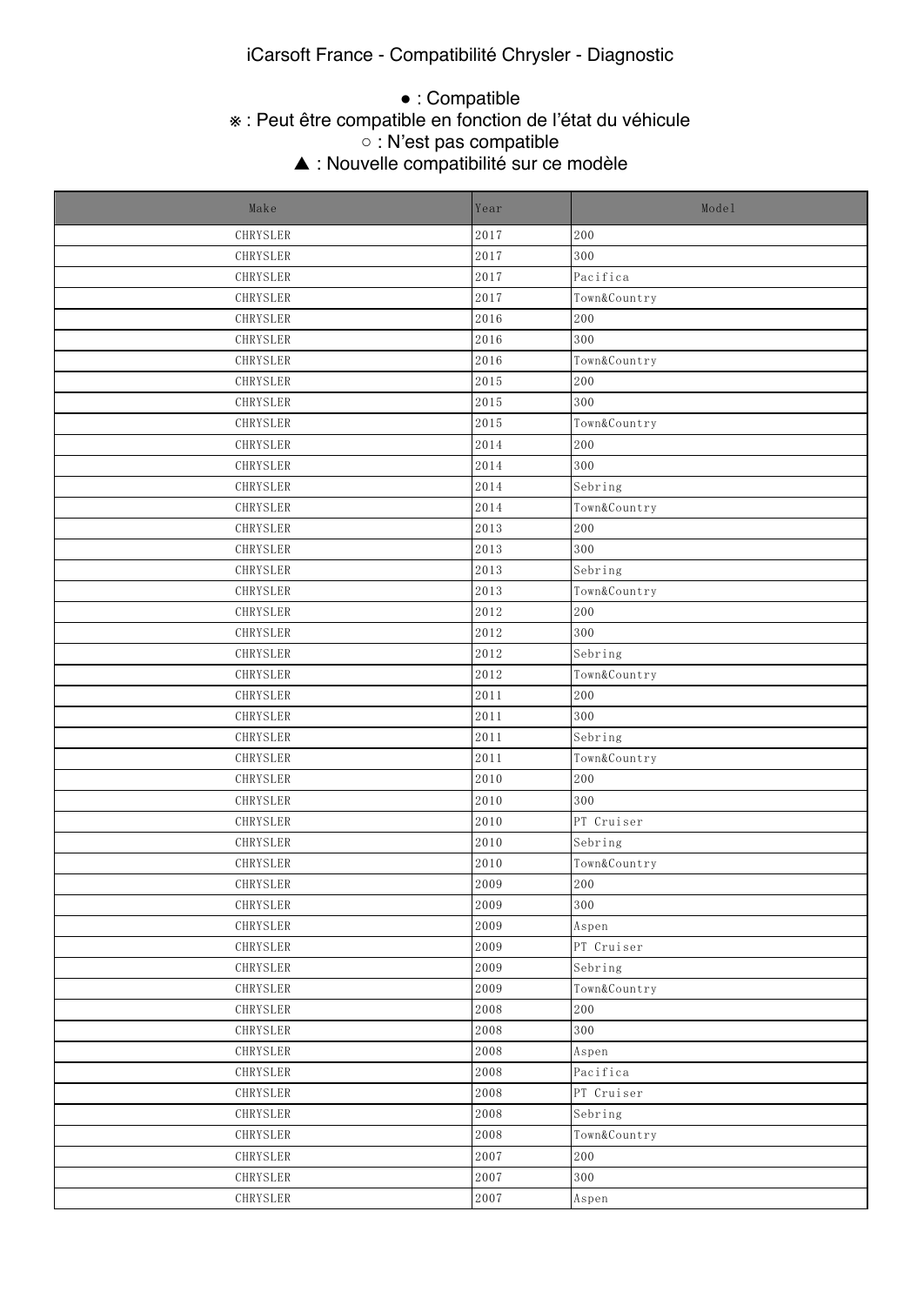| CHRYSLER                                                             | 2007        | Grand Voyager |            |           |
|----------------------------------------------------------------------|-------------|---------------|------------|-----------|
| CHRYSLER                                                             | 2007        | Pacifica      |            |           |
| CHRYSLER                                                             | 2007        | PT Cruiser    |            |           |
| CHRYSLER                                                             | 2007        | Sebring       |            |           |
| CHRYSLER                                                             | 2007        | Town&Country  |            |           |
| CHRYSLER                                                             | 2006        | 300           |            |           |
| CHRYSLER                                                             | 2006        | Grand Voyager |            |           |
| CHRYSLER                                                             | 2006        | Pacifica      |            |           |
| CHRYSLER                                                             | 2006        | PT Cruiser    |            |           |
| CHRYSLER                                                             | 2006        | Sebring       |            |           |
| CHRYSLER                                                             | 2006        | Town&Country  |            |           |
| CHRYSLER                                                             | 2005        | 300           |            |           |
| CHRYSLER                                                             | 2005        | Grand Voyager |            |           |
| CHRYSLER                                                             | 2005        | Pacifica      |            |           |
| CHRYSLER                                                             | 2005        | PT Cruiser    |            |           |
| CHRYSLER                                                             | 2005        | Sebring       |            |           |
| CHRYSLER                                                             | 2005        | Town&Country  |            |           |
| CHRYSLER                                                             | 2004        | 300M          |            |           |
| CHRYSLER                                                             | 2004        | Concorde      |            |           |
| CHRYSLER                                                             | 2004        | Grand Voyager |            |           |
| CHRYSLER                                                             | 2004        | Intrepid      |            |           |
| CHRYSLER                                                             | 2004        | Pacifica      |            |           |
| CHRYSLER                                                             | 2004        | PT Cruiser    |            |           |
| CHRYSLER                                                             | 2004        | Sebring       |            |           |
| CHRYSLER                                                             | 2004        | Town&Country  |            |           |
| CHRYSLER                                                             | Before 2004 | Before 2004   |            |           |
| System                                                               | ECU INFO.   | Read Code     | Clear Code | View Data |
| PCM (Power Control Module)                                           | $\bullet$   | $\bullet$     | $\bullet$  | $\bullet$ |
| PCM (Powertrain Control Module) (Type 1)                             | $\bullet$   | $\bullet$     | $\bullet$  | $\bullet$ |
| PCM (Powertrain Control Module) (Type 2)                             | $\bullet$   | $\bullet$     | $\bullet$  | $\bullet$ |
| <b>RADIO</b>                                                         | $\bullet$   | $\bullet$     | $\bullet$  | $\bullet$ |
| TCM (Transmission Control Module) (Type 1)                           | $\bullet$   | $\bullet$     | $\bullet$  | $\bullet$ |
| TCM (Transmission Control Module) (Type 2)                           | $\bullet$   |               | $\bullet$  | $\bullet$ |
| TCM (Transmission Control Module)                                    |             |               |            |           |
| ABS (Antilock Brake Controller)                                      |             |               |            |           |
| ORC/SRS (Occupant Restraint Controller)                              |             |               | $\bullet$  |           |
|                                                                      |             |               |            |           |
| BCM (Body Computer Module)                                           |             |               | $\bullet$  |           |
| CCN/INSTR (Cabin Compartment Node/Instrument Cluster)                |             |               | 0          |           |
| WCM (Wireless Control Module)                                        |             |               | ●          |           |
| HVAC (Heat Ventilation And A/C)                                      |             |               | $\bullet$  |           |
| OCM (Occupant Classification Module)                                 |             |               | $\bullet$  |           |
| DDM (Drivers Door Module)                                            |             |               | $\bullet$  |           |
| PDM (Passengers Door Module)                                         | $\bullet$   | ●             | $\bullet$  | ●         |
| PTS (Park Tronics)                                                   |             |               | $\bullet$  |           |
| AMP (Amplifier)                                                      |             |               |            |           |
| ACC (Adaptive Cruise Control)                                        |             |               |            |           |
| AHBM (Automatic High Beam Module)                                    |             |               | ●          |           |
| DMFR (Door Module Front Right)                                       |             |               | ●          |           |
| DMRR (Door Module Rear Right)                                        |             |               |            |           |
| DVD (DVD Player)                                                     |             |               | 0          |           |
|                                                                      |             |               |            |           |
|                                                                      |             | ●             |            | ▲         |
| ESM (Electronic Shifter Module)<br>FDCM (Final Drive Control Module) |             |               | ●          |           |
|                                                                      |             |               |            |           |
| EOM (Electronic Overhead Module)<br>HFM (Hands Free Module)          |             |               | $\bullet$  |           |
| AHLM (Auto Headlamp Leveling Module)                                 |             |               | $\bullet$  |           |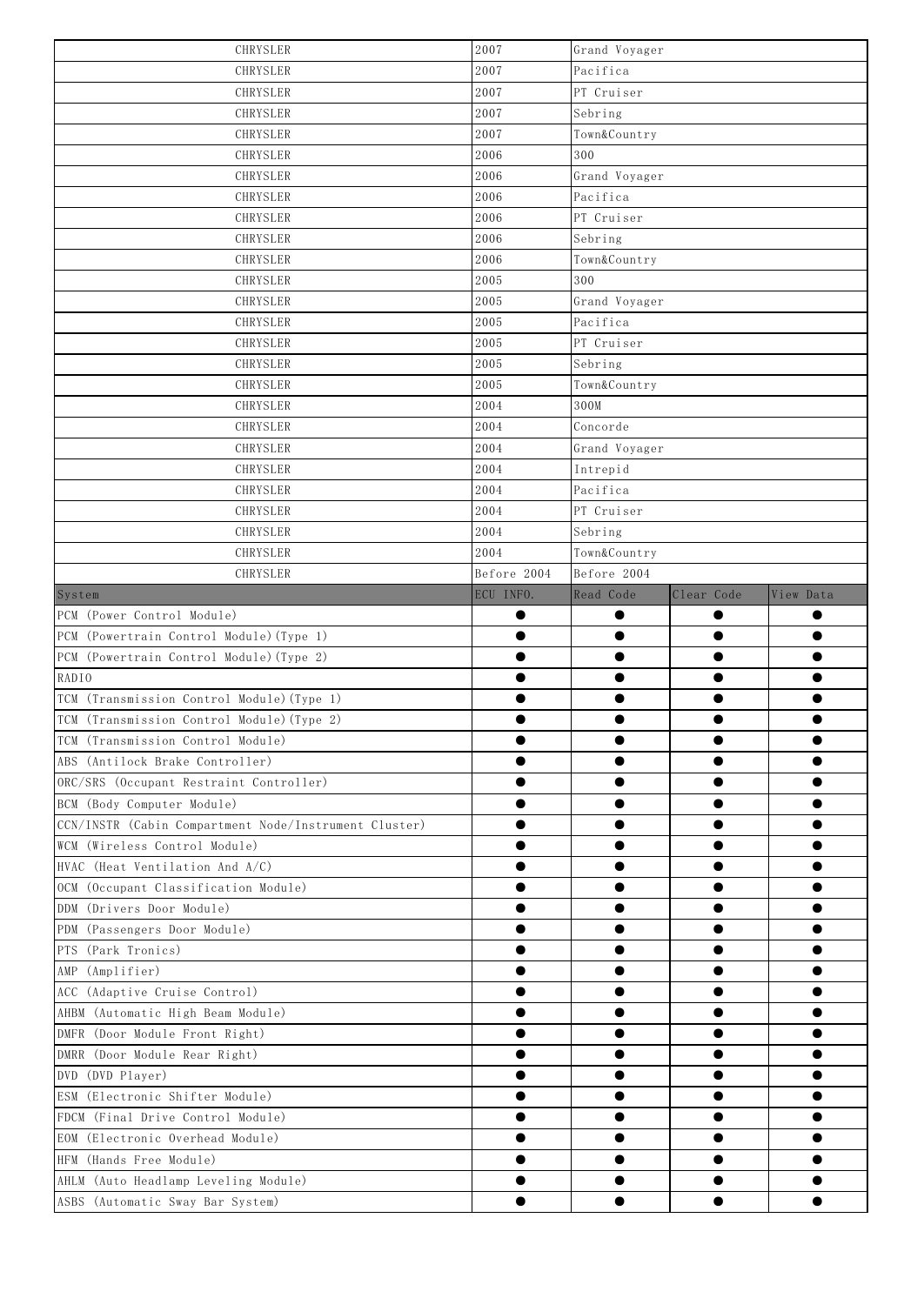| AWD (All Wheel Drive)                                                         |           |           | ●         |           |
|-------------------------------------------------------------------------------|-----------|-----------|-----------|-----------|
| DMFL (Left Forward Door Module)                                               |           |           |           |           |
| DMRL (Left Rear Door Module)                                                  |           |           |           |           |
| FSM (Folding Seat Module)                                                     |           |           | ●         |           |
| HIDT (High Intensity Discharge Translator)                                    |           |           | $\bullet$ |           |
| HSM (Heated Seat Module)                                                      |           |           | ●         |           |
| SAS (Steering Angle Sensor)                                                   | ●         | ●         | ●         | ●         |
| ITM (Intrusion Module)                                                        |           | 0         | ●         |           |
| LRSM (Light Rain Sensor Module)                                               |           |           |           |           |
| PLGM (Power Lift Gate Module)                                                 |           |           |           |           |
| PSDML (Power Sliding Door Module (Left))                                      |           |           | ●         |           |
| PSDMR (Power Sliding Door Module (Right))                                     |           |           | ●         |           |
| PTIM (Police/Taxi Interface Module)                                           |           |           | ●         |           |
| SDAR (Satellite Digital Radio)                                                |           |           | ●         |           |
| SDARV (Satellite Video Receiver)                                              | ●         | $\bullet$ | $\bullet$ | ●         |
| VES (Vehicle Entertainment System)                                            |           |           | ●         | ●         |
| TM (Trailer)                                                                  |           |           |           |           |
| MSMD (Memory Seat Module)                                                     |           |           |           |           |
| SUNR (Sunroof Module)                                                         |           |           | ●         |           |
| SCM (Steering Column Module)                                                  |           |           | ●         |           |
| VES3 (Last Row Srceem)                                                        |           |           | ●         |           |
| TPMS (Tire Pressure Monitoring Systems)                                       |           |           | ●         |           |
| PTCM (Power Top Control Module)                                               | ●         | ●         | ●         | ●         |
| PEM (Passive Entry Module)                                                    |           | 0         | ●         |           |
| VES2 (Second Row Screen)                                                      |           |           |           |           |
| SCCM (Steering Column Control Module)                                         |           |           |           |           |
| IPC (Instrument Panel Cluster)                                                |           |           | ●         |           |
| RFH (Radio Frequency Hub)                                                     |           |           | ●         | ●         |
| EPS (Electric Power Steering)                                                 |           |           | ●         |           |
| ICS (Integrated Center Stack)                                                 |           |           | ●         |           |
| BSM (Blind Spot Module)                                                       | ●         | ●         | $\bullet$ | ●         |
| TGW (Telematics Gateway)                                                      |           |           | ●         |           |
| VSIM (Vehicle System Interface Module)                                        |           |           |           |           |
|                                                                               |           |           |           |           |
| ADCM (Active Damping Control Module)<br>AFLS (Adaptive Front Lighting System) | ●         | ●         | ●         | ●         |
| DTCM (Drive Train Control Module)                                             |           | $\bullet$ | $\bullet$ |           |
|                                                                               |           |           | $\bullet$ |           |
| ASCM (Air Suspension Control Module)                                          |           |           |           |           |
| CTM (Central Telematics Module)                                               |           |           | ●         | ●         |
| CSWM (Comfort Seat And Wheel Module)                                          |           |           |           |           |
| EDM (External Disc Module)                                                    |           |           | ●         |           |
| PAM (Park Assist Module)                                                      |           |           | $\bullet$ |           |
| LBSS (Left Blind Spot Sensor)                                                 |           |           |           |           |
| RBSS (Right Blind Spot Sensor)                                                | $\bullet$ | $\bullet$ | $\bullet$ | ●         |
| DCU (Dosing Control Unit)                                                     |           | $\bullet$ | $\bullet$ | ●         |
| ELSD (Electronic Limited Slip Differential)                                   |           |           | $\bullet$ |           |
| EPB (Electric Parking Brake)                                                  |           |           | $\bullet$ |           |
| EPPM (Electronic Pedestrian Protection Module)                                | $\bullet$ | ●         | $\bullet$ | $\bullet$ |
| ESL (Electronic Steering Lock)                                                | $\bullet$ | $\bullet$ | $\bullet$ | ●         |
| FFCM (Forward Facing Camera Module)                                           |           |           | $\bullet$ |           |
| VGT (Variable Geometry Turbo)                                                 |           |           | $\bullet$ |           |
| VTM (Vehicle Tracking Module)                                                 | $\bullet$ | $\bullet$ | $\bullet$ | ●         |
| PTU (Power Transfer Unit)                                                     |           | $\bullet$ | $\bullet$ |           |
| RDM (Rear Drive Module)                                                       |           |           |           |           |
| BPCM (Battery Pack Control Module)                                            |           |           | $\bullet$ |           |
| BTM (Battery Thermal Module)                                                  | $\bullet$ | $\bullet$ | $\bullet$ | $\bullet$ |
| DISP (Front Display)                                                          | $\bullet$ | $\bullet$ | $\bullet$ | $\bullet$ |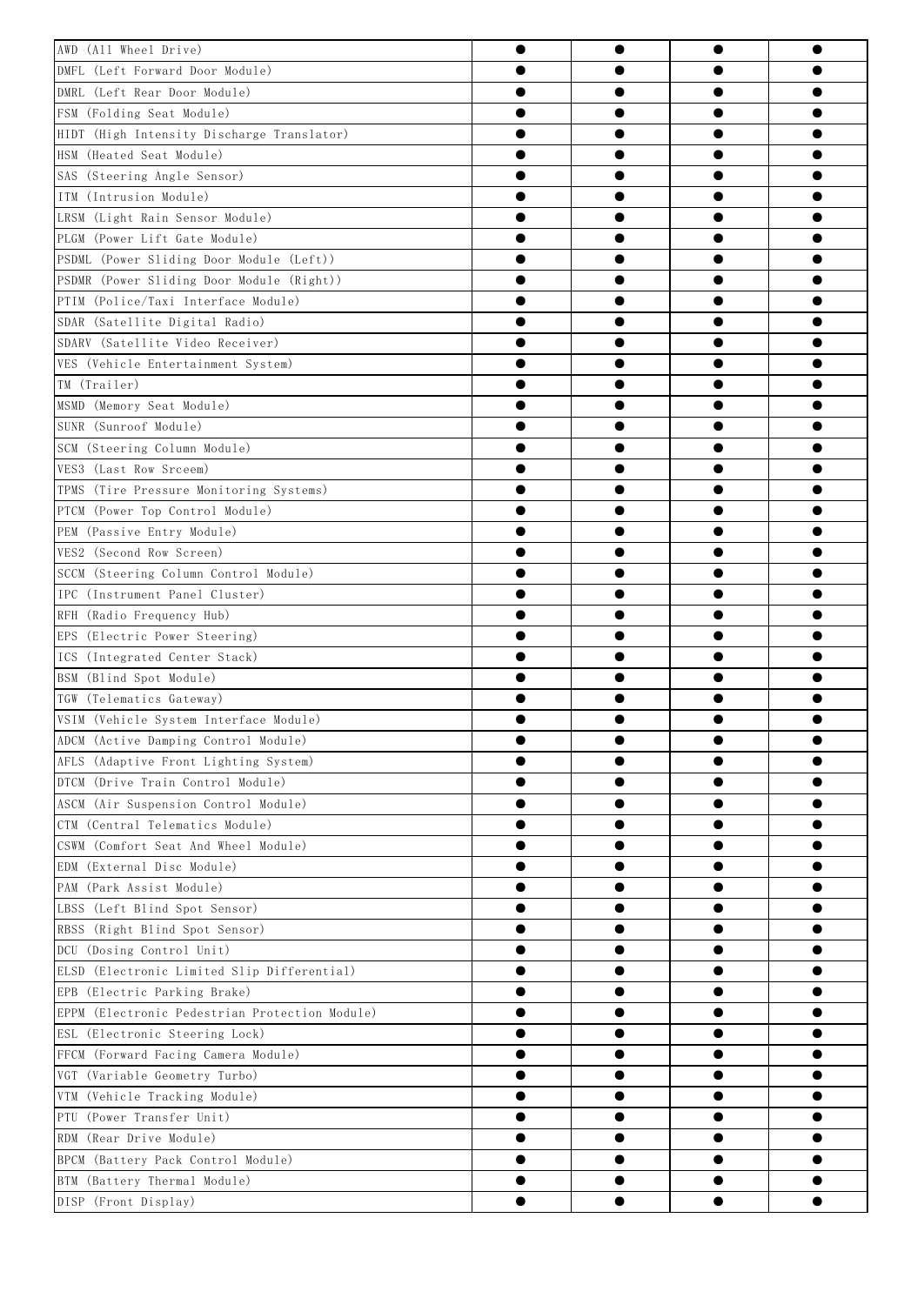| DRM (Data Recorder Module)                           | $\bullet$ |           | $\bullet$ | $\bullet$ |
|------------------------------------------------------|-----------|-----------|-----------|-----------|
| EAC (Electric A/C Compressor)                        |           |           | ●         |           |
| EBG (Electronic Booster Gauge)                       |           |           | ●         |           |
| HCP (Hybrid Control Processor)                       |           |           |           |           |
| HGM (Hybrid Gateway Module)                          | ●         |           | ●         |           |
| ITBM (Integrated Trailer Brake Module)               |           |           | ●         | ●         |
| MCPA (Motor Control Processor A)                     |           |           | ●         |           |
| MCPB (Motor Control Processor B)                     |           |           |           |           |
| MSM (Memory Seat/Memory Heated Seat)                 |           |           |           |           |
| OBCM (On Board Charging Module)                      |           |           | e         |           |
| PHGM (Plug In Hybrid Gateway Module)                 |           |           | ●         |           |
| ABSO (Anti Lock Brakes OBD)                          |           |           | e         |           |
| AHCP (Auxiliary Hybrid Control Module)               | ●         |           | ●         |           |
| AHM (Additional Heater Module)                       |           |           | ●         |           |
| ANC (Active Noise Cancelation)                       |           |           | ●         |           |
| APM (Adjustable Pedal Module)                        |           |           |           |           |
| CVPM (Central Vision Processing Module)              |           |           |           |           |
| DSM (Display Screen Module)                          |           |           | e         |           |
| DTV (Digital Television)                             |           |           | ●         |           |
| EAM (Emergency Assistance Module)                    |           |           |           |           |
| EBBM (Electronic Brake Booster Module)               |           |           | ●         |           |
| EOMR (Electronic Overhead Module Rear)               |           |           | ●         |           |
| ETM (Entertainment Telematic Module)                 |           |           | ●         |           |
| HALF (Haptical Lane Feedback)                        |           |           |           |           |
| HVACR (Rear Climate Control)                         |           |           | ●         |           |
| MSMP (Memory Seat Module-Passager)                   |           |           | ●         |           |
| RRM (Radio Receiver Module)                          |           |           | ●         |           |
| TTM (Trailer Tow Module)                             |           |           | e         |           |
| VRM (Video Routing Module)                           |           |           | ●         |           |
| TBM (Telematic Box Module)                           |           |           | e         |           |
| SRS (Supplemental Inflatable Restraint System)       |           |           |           |           |
| HVAC/ATC                                             |           |           |           |           |
| IPM/FCM (Intelligent Power Module)                   |           |           |           |           |
| MIC (Instrument Cluster)                             |           |           |           |           |
| MHS/APM (Memory Heated Seat/Adjustable Pedal Module) |           |           | ●         |           |
| DAA (Digital Audio Amplifier)                        |           |           | 0         |           |
| AT-XCM (Transfer Case Module)                        |           |           | ●         |           |
| NAV (NAVigation System)                              |           |           | ●         | ●         |
| RSM (Rain Sensor Module)                             |           |           | $\bullet$ |           |
| LSAB (Left Side Airbag)                              |           |           |           |           |
| RSAB (Right Side Airbag)                             | $\bullet$ | $\bullet$ | $\bullet$ |           |
| OHC (Overhead Console)                               | $\bullet$ | $\bullet$ | $\bullet$ |           |
| VTS (Vehicle Theft Security System)                  |           |           | ●         |           |
| SKM (SKIM-Skreem)                                    |           |           |           |           |
| SAR (Satellite Audio Receiver)                       | ●         | ●         | ●         |           |
| SLA (Shift Level Assembly Module)                    |           |           | $\bullet$ |           |
|                                                      | $\bullet$ | $\bullet$ | $\bullet$ | $\bullet$ |
| SRM (Airbag On/Off Switch System)                    |           |           |           |           |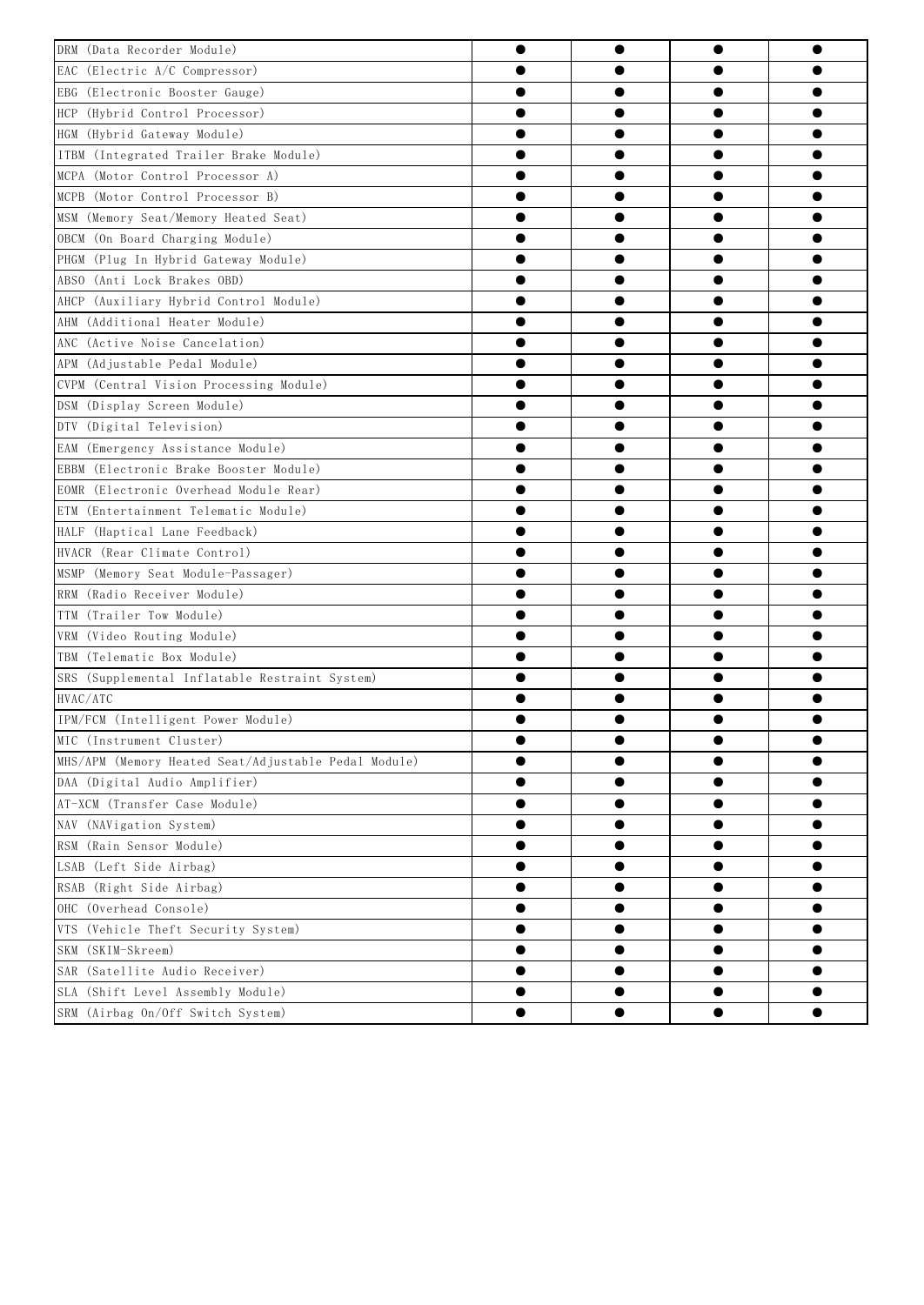## ● : Compatible

#### ، Peut être compatible is supported. ※ : Peut être compatible en fonction de l'état du véhicule

 $\sim \cdot$  N'est pas compatible. ○ : N'est pas compatible

 $\blacktriangle$   $\cdot$  Nouvelle compared. ▲ : Nouvelle compatibilité sur ce modèle

| Vehicle              | Year          | SAS       |
|----------------------|---------------|-----------|
| 200                  | 2007-2017     |           |
| 300                  | 2005-2017     |           |
| Aspen                | 2007-2009     |           |
| Avenger              | 2007-2014     |           |
| Caliber              | 2007-2012     |           |
| Caravan              | 2008-2017     | ●         |
| Challenger           | 2008-2017     |           |
| Charger              | 2005-2017     |           |
| Cherokee             | 2014-2017     |           |
| Commander            | 2006-2010     |           |
| Compass              | 2007-2017     |           |
| Dakota               | 2005-2012     |           |
| Dart                 | 2012-2017     |           |
| Dodge Ram            | 2006-2010     | ●         |
| Durango              | 2006-2017     |           |
| Freemont             | 2011-2017     |           |
| Grand Cherokee       | 2005-2017     |           |
| Journey              | 2008-2017     | ●         |
| Liberty              | 2006-2015     |           |
| Magnum               | 2006-2017     |           |
| Neon                 | 2017          |           |
| Nitro                | 2007-2012     |           |
| Pt Cruiser           | 2006-2010     |           |
| Pacifica             | 2007-2008     |           |
| Pacifica             | 2017-2018     |           |
| ProMaster            | 2014-2017     | ●         |
| ProMaster City       | 2015-2017     |           |
| Raider               | 2006-2010     |           |
| Ram 1500             | 2009-2017     |           |
| Ram 2500             | 2010-2017     | ●         |
| Ram 3500 Pickup      | $2010 - 2017$ | ●         |
| Ram 3500 Cab Chassis | $2011 - 2017$ |           |
| Ram 4500             | $2011 - 2017$ |           |
| Ram 5500             | $2011 - 2017$ | ●         |
| Ram (Mexico)         | $2010 - 2017$ | $\bullet$ |
| Renegade             | $2015 - 2017$ | 0         |
| Routan               | 2009-2014     |           |
| Sebring              | 2007-2014     | $\bullet$ |
| Town&Country         | 2008-2017     |           |
| Viper                | $2013 - 2017$ |           |
| Voyager              | $2008 - 2017$ | $\bullet$ |
| Wrangler (Export)    | 2008-2016     | $\bullet$ |
| Wrangler             | $2007 - 2017$ | $\bullet$ |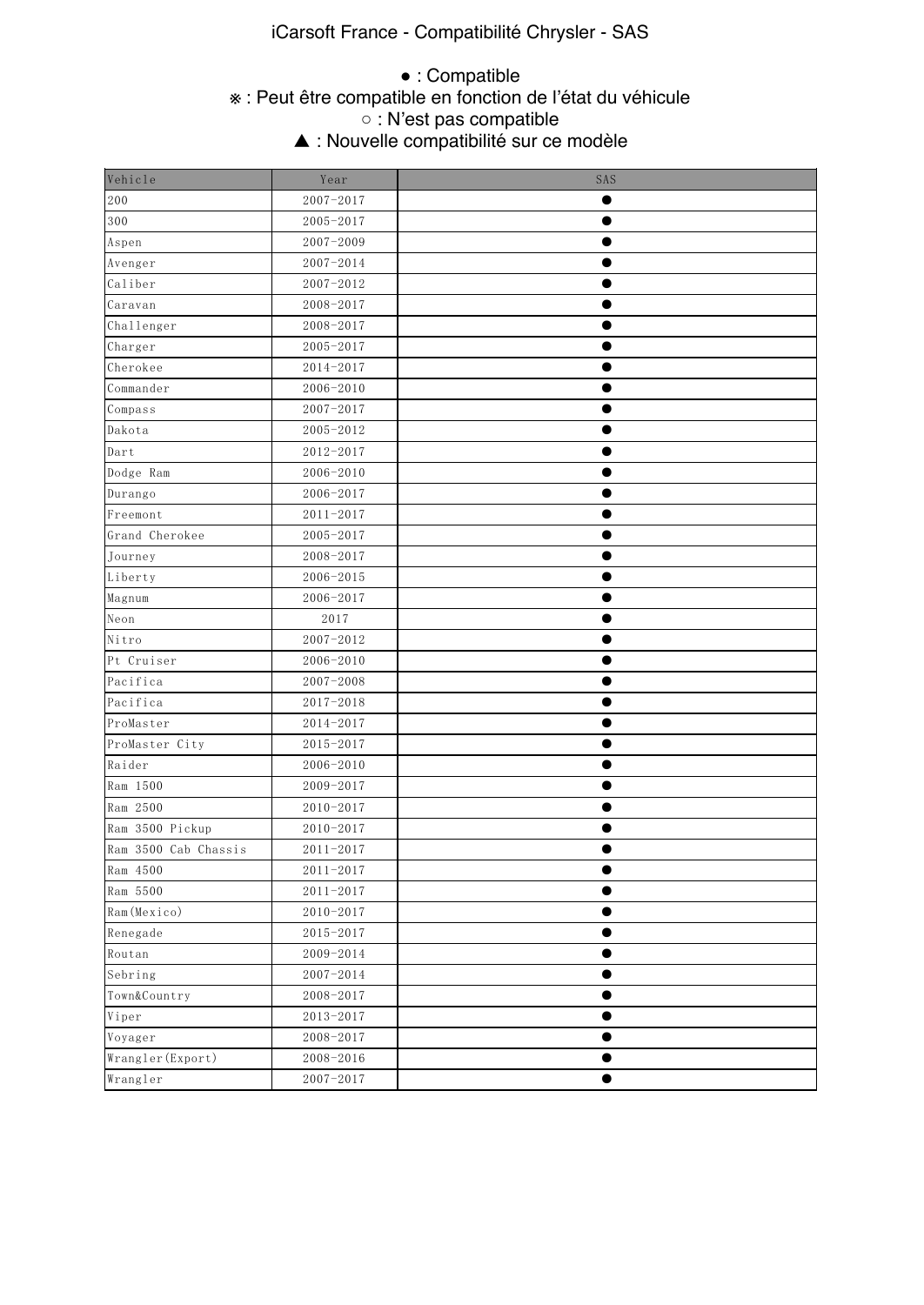#### e The This function is the compatible is the compatible  $\alpha \cdot N'$ est nas comnatible. Which depends on the vehicle  $\alpha$ ● : Compatible ※ : Peut être compatible en fonction de l'état du véhicule ○ : N'est pas compatible

▲ : Nouvelle compatibilité sur ce modèle

| Vehicle              | Year          | 0IL       |
|----------------------|---------------|-----------|
| 200                  | $2007 - 2010$ | ●         |
| 300/Msgnum/Charge    | $2011 - 2017$ | $\bullet$ |
| Caliber              | 2007-2009     | $\bullet$ |
| Challenger           | 2014-2017     | 0         |
| Charge               | $2011 - 2017$ | ●         |
| Cherokee             | 2014-2017     | 0         |
| Compass              | 2007-2009     | ●         |
| Compass              | $2014 - 2017$ |           |
| Dart                 | 2014-2016     | ●         |
| Durango (Post-2011)  | 2014-2017     | $\bullet$ |
| Grand Cherokee       | 2011-2017     | ●         |
| Journey              | 2008-2017     | ●         |
| Liberty              | 2014-2015     | Ω         |
| Pacifica             | 2017          | ●         |
| ProMaster            | 2014-2017     | ●         |
| ProMaster City       | 2015-2017     | e         |
| Ram (Mexico)         | 2014-2017     | ●         |
| Ram 1500             | 2014-2017     | ●         |
| Ram 2500             | 2014-2017     | ●         |
| Ram 3500 Cab Chassis | 2014-2017     |           |
| Ram 3500 Pickup      | 2014-2017     | ●         |
| Ram 4500             | 2014-2017     |           |
| Ram 5500             | 2014-2017     | 0         |
| Renegade             | 2015-2017     | ●         |
| Sebring/200/Avenger  | $2007 - 2010$ | ●         |
| Sebring/200/Avenger  | 2014          | ●         |
| Town&Country         | 2014-2017     | ●         |
| Grand Caravan        | 2014-2017     | ●         |
| Wrangler             | 2014-2017     | ●         |
| Wrangler (Export)    | 2016-2017     | e         |
| Freemont             | $2011 - 2017$ |           |
| Routan               | 2014          | ●         |
| Voyoger              | 2015-2017     | ●         |
| Neon                 | 2017          | $\bullet$ |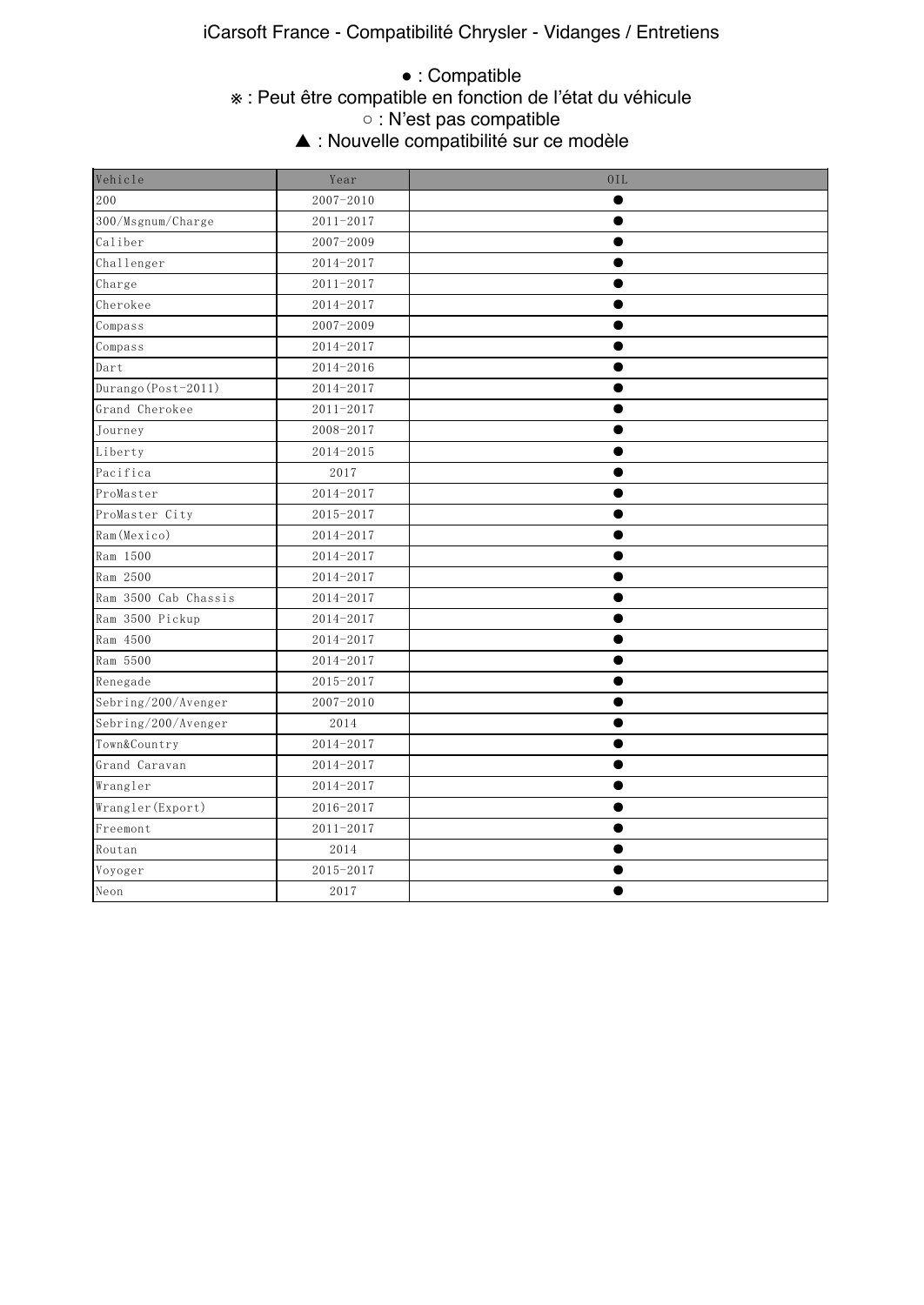## iCarsoft France - Compatibilité Chrysler - Injecteurs

#### **Example 15 Secure 1st Function is supported.** The support of  $\ddot{x}$  is supported. The support of  $\ddot{x}$  is supported. The support of  $\ddot{x}$  is supported. The support of  $\ddot{x}$  is supported. The support of  $\ddot{x}$  is s  $\circ$   $\cdot$  N'est pas compatible. ▲ : Nouvelle compatibilité sur ce modèle ● : Compatible ※ : Peut être compatible en fonction de l'état du véhicule ○ : N'est pas compatible

| Vehicle              | Year          | INJ |
|----------------------|---------------|-----|
| 300                  | 2006-2010     |     |
| Caliber              | 2010-2012     |     |
| Town & Country       | $2011 - 2016$ |     |
| Voyager              | $2011 - 2016$ |     |
| Cherokee             | 2014-2015     |     |
| Commander            | 2006-2010     |     |
| Compass              | 2010-2017     |     |
| Grand Cherokee       | 2005-2017     |     |
| Liberty              | $2011 - 2013$ |     |
| Wrangler             | 2008-2017     |     |
| Wrangler (Export)    | 2008-2017     |     |
| Challenger           | 2008-2010     |     |
| Charger              | 2006-2010     |     |
| Grand Caravan        | $2011 - 2016$ |     |
| Magnum               | 2006-2010     |     |
| Promsater            | 2014-2017     |     |
| Ram 1500             | 2014-2017     |     |
| Ram 2500             | 2010-2013     |     |
| Ram 3500 Cab Chassis | 2011-2012     |     |
| Ram 3500 Pickup      | 2010-2012     |     |
| Ram 4500             | 2011-2012     |     |
| Ram 5500             | 2011-2012     |     |
| Ram (Mexico)         | 2011-2012     |     |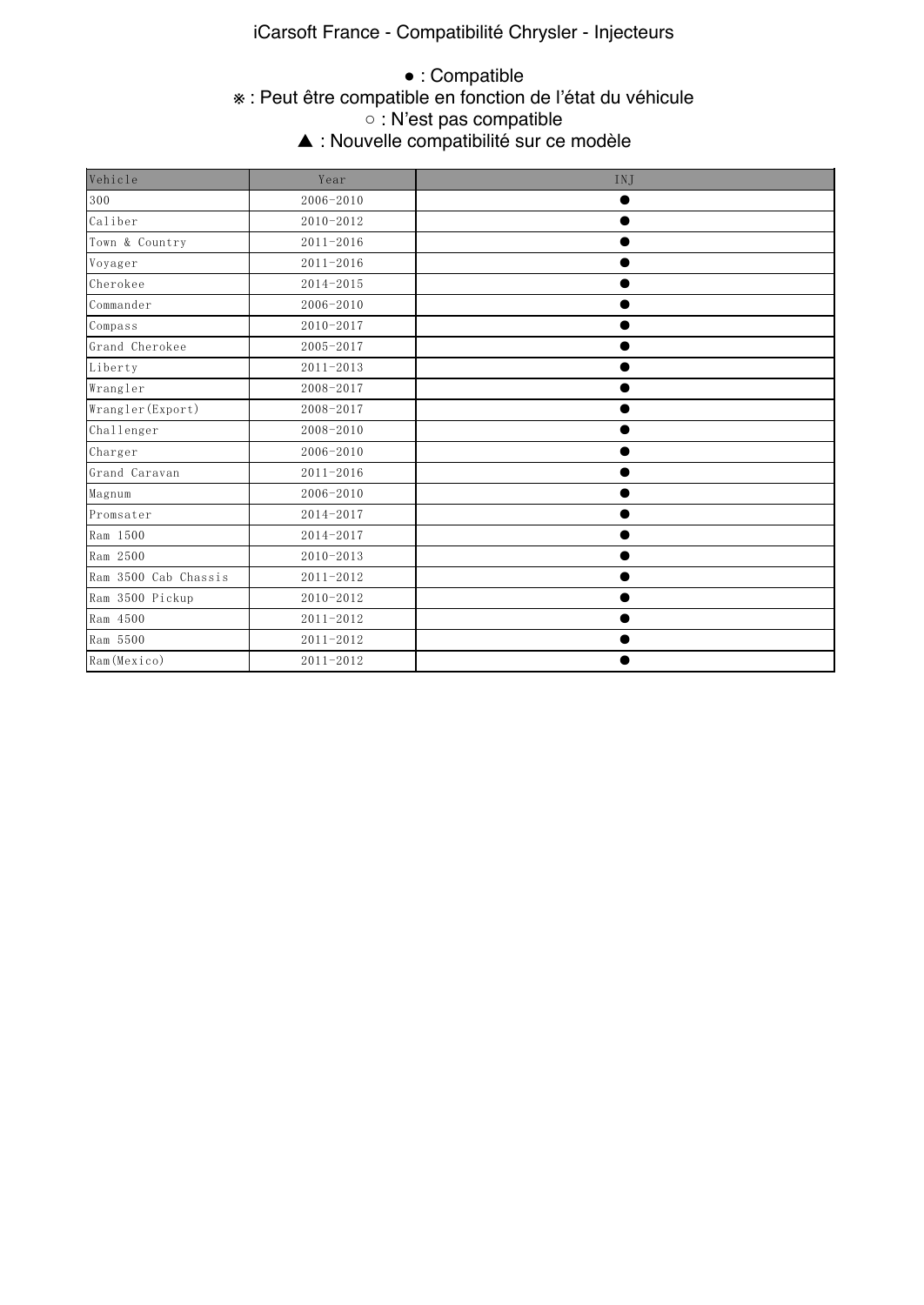# iCarsoft France - Compatibilité Chrysler - ETC

## ● : Compatible

#### w : Peut être compatible ※ : Peut être compatible en fonction de l'état du véhicule

 $\alpha \cdot N'$ est nas comnatible. ○ : N'est pas compatible

 $\blacktriangle$  • Nouvelle compa ▲ : Nouvelle compatibilité sur ce modèle

| Vehicle              | Year          | <b>ETC</b> |
|----------------------|---------------|------------|
| 200                  | 2007-2017     |            |
| 300                  | 2005-2017     |            |
| Caravan              | 2008-2017     | ●          |
| Challenger           | 2008-2017     |            |
| Charger              | 2005-2017     |            |
| Cherokee             | 2014-2017     |            |
| Commander            | 2006-2010     |            |
| Compass              | 2007-2017     |            |
| Dakota               | 2005-2012     |            |
| Dart                 | 2012-2017     |            |
| Durango              | 2005-2017     |            |
| GraDakota Cherokee   | 2005-2017     |            |
| Journey              | 2008-2017     |            |
| Liberty              | 2006-2017     |            |
| Magnum               | 2005-2017     | ●          |
| Nitro                | 2007-2012     |            |
| Raider               | 2006-2010     |            |
| Ram (Mexico)         | 2006-2017     |            |
| Ram 1500             | 2006-2017     | $\bullet$  |
| Ram 2500             | 2006-2017     |            |
| Ram 3500 Cab Chassis | 2006-2017     |            |
| Ram 3500 Pickup      | 2006-2017     |            |
| Ram 4500             | 2013-2017     |            |
| Ram 5500             | 2013-2017     |            |
| Routan               | 2009-2014     |            |
| Sebring              | 2007-2014     |            |
| Town & Country       | 2008-2017     |            |
| Viper                | 2008-2017     |            |
| Wrangler             | $2007 - 2017$ |            |
| Aspen                | 2007-2009     |            |
| Pacifica             | $2007 - 2008$ |            |
| Pacifica             | 2017          |            |
| Caliber              | 2007-2012     | $\bullet$  |
| ProMaster            | 2014-2017     |            |
| ProMaster City       | 2015-2017     | $\bullet$  |
| Renegade             | 2015-2017     |            |
| Neon                 | 2017          |            |
| Voyager              | 2008-2017     |            |
| Freemont             | $2011 - 2017$ | $\bullet$  |
| Pt Cruiser           | $2006 - 2010$ | $\bullet$  |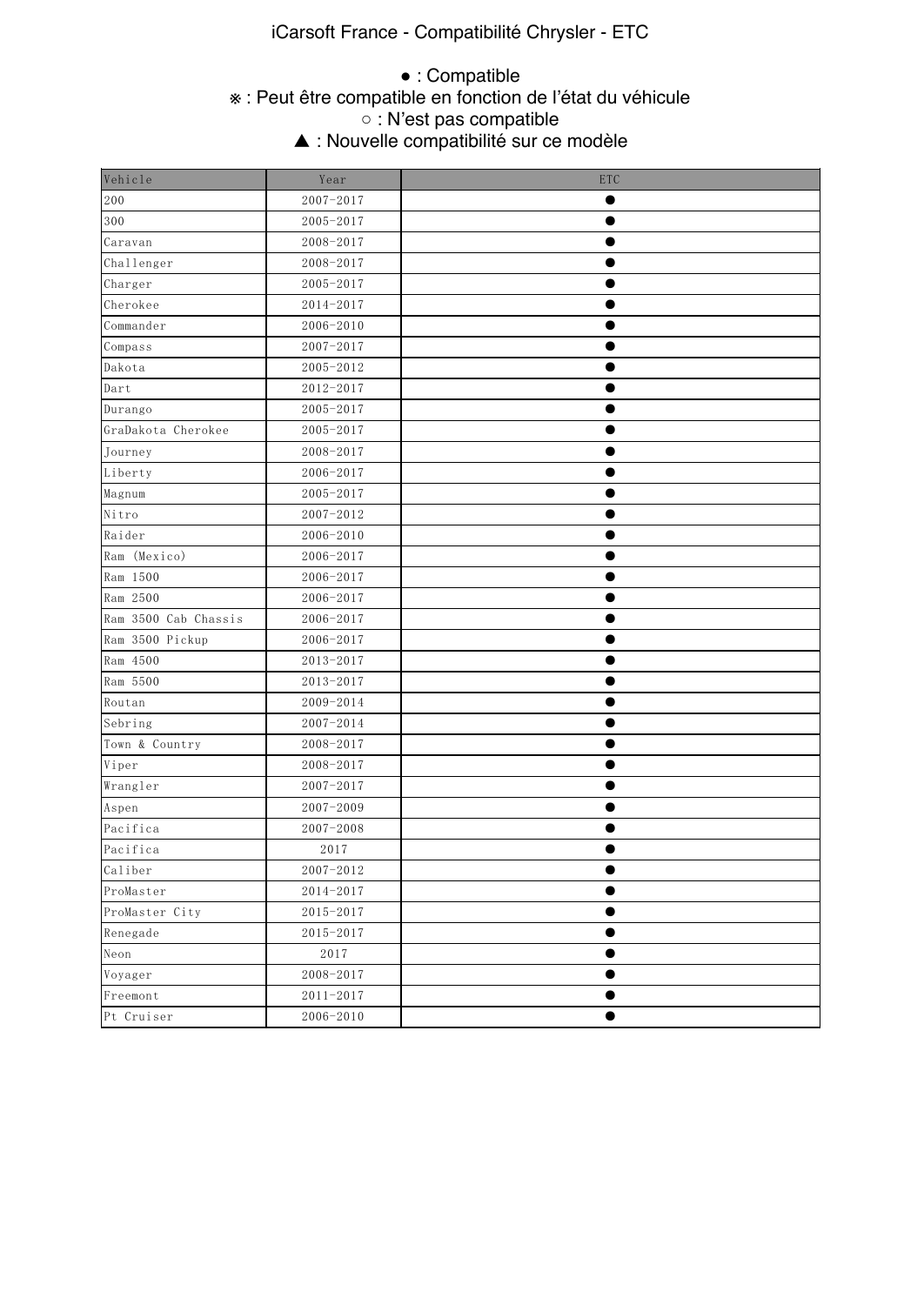# iCarsoft France - Compatibilité Chrysler - EPB

### **Example 12** Section is supported. The support of  $\ddot{x}$  is  $\ddot{x}$  . Peut être compati  $\circ$   $\cdot$  N'est pas compatible. △ : Nouvelle compatibilité sur ce modèle ● : Compatible ※ : Peut être compatible en fonction de l'état du véhicule ○ : N'est pas compatible

| Vehicle  | Year          | <b>EPB</b> |
|----------|---------------|------------|
| 200      | 2015-2016     |            |
| Cherokee | 2014-2016     |            |
| Pacifica | $2017 - 2018$ |            |
| Renegade | 2015-2017     |            |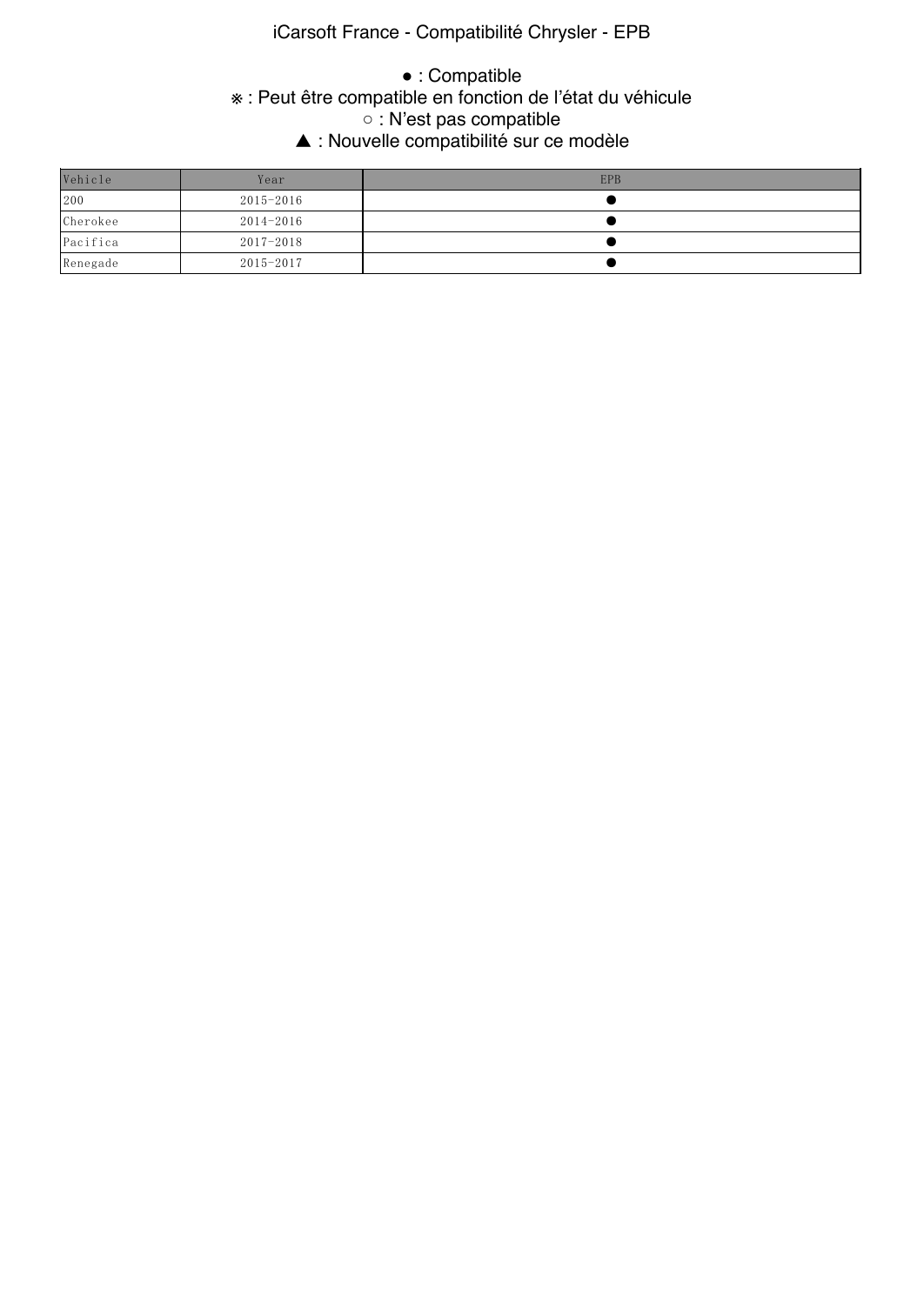# iCarsoft France - Compatibilité Chrysler - FAP

#### **Example 18 Startion is support in the support of the compatible**  $\epsilon$  $\circ$   $\cdot$  N'est pas compatible. △ Thouvelle compatible is not supported. The support of  $\triangle$  in Nouvelle compati ● : Compatible ※ : Peut être compatible en fonction de l'état du véhicule ○ : N'est pas compatible ▲ : Nouvelle compatibilité sur ce modèle

| Vehicle              | Year          | <b>DPF</b> |
|----------------------|---------------|------------|
| 200                  | $2007 - 2010$ |            |
| 300                  | 2006-2015     |            |
| Avenger              | $2007 - 2010$ |            |
| Caliber              | 2007-2012     |            |
| Caravan              | 2008-2015     |            |
| Charger              | 2006-2015     |            |
| Cherokee             | 2014-2015     |            |
| Commander            | 2006-2010     |            |
| Compass              | 2007-2014     |            |
| Compass              | 2017          |            |
| Freemont             | $2011 - 2015$ |            |
| Grand Cherokee       | $2005 - 2015$ |            |
| Journey              | 2008-2015     |            |
| Liberty              | 2008-2013     |            |
| Magnum               | 2006-2015     |            |
| Nitro                | $2007 - 2010$ |            |
| Ram 1500             | 2014-2015     |            |
| Sebring              | 2007-2010     |            |
| Town & Country       | 2008-2010     |            |
| Wrangler             | 2007-2015     | ●          |
| Ram (Mexico)         | 2013-2017     |            |
| Ram 2500             | 2013-2017     |            |
| Ram 3500 Cab Chassis | 2013-2017     |            |
| Ram 3500 Pickup      | 2013-2017     |            |
| Ram 4500             | 2013-2017     |            |
| Ram 5500             | 2013-2017     |            |
| Renegade             | 2015-2017     |            |
| Neon                 | 2017          |            |